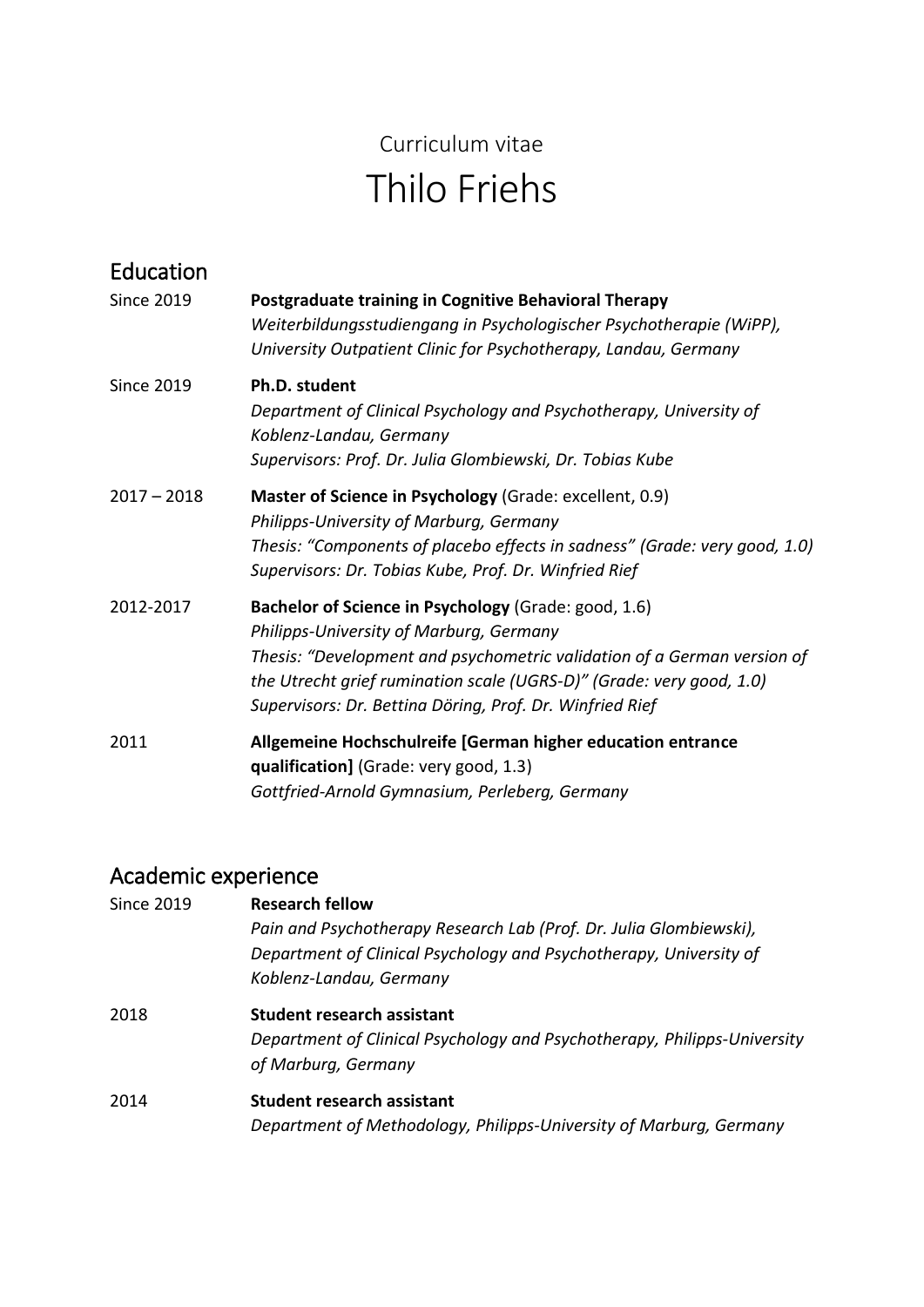## Therapeutic experience

| <b>Since 2020</b> | <b>Psychotherapist in Training</b><br>University Outpatient Clinic for Psychotherapy, WiPP, Landau, Germany                                                       |
|-------------------|-------------------------------------------------------------------------------------------------------------------------------------------------------------------|
| $2019 - 2020$     | <b>Psychotherapist in Training</b><br>Pfalzklinikum for Psychiatry and Neurology, Klingenmünster, Germany                                                         |
| 2017              | Psychotherapeutic internship<br>Vitos Clinic for psychiatry and psychotherapy, Marburg, Germany                                                                   |
| 2016              | Psychotherapeutic internship<br>Helios Rehabilitation center for psychosomatic medicine, psychotherapy,<br>and psychiatric rehabilitation, Bad Berleburg, Germany |

## Teaching experience

| Advanced seminar on the contents of the lecture 'Clinical psychology<br>and prevention'<br>Undergraduate course<br>Department of Clinical Psychology and Psychotherapy, University of<br>Koblenz-Landau, Germany             |
|------------------------------------------------------------------------------------------------------------------------------------------------------------------------------------------------------------------------------|
| Basic competences of Psychology: Group therapy and management<br>Undergraduate course<br>Department of Clinical Psychology and Psychotherapy, University of<br>Koblenz-Landau, Germany                                       |
| <b>Evaluation</b><br>Undergraduate course as a guest lecturer<br>Department of Methodology, Philipps-University of Marburg, Germany                                                                                          |
| <b>Statistics</b><br>Undergraduate course as a student teaching assistant<br>Department of Methodology, Philipps-University of Marburg, Germany                                                                              |
| Basic competences of Psychotherapy: Therapeutic techniques of CBT<br>Undergraduate course as a student research assistant<br>Department of Clinical Psychology and Psychotherapy, Philipps-University<br>of Marburg, Germany |
|                                                                                                                                                                                                                              |

## International experience

| 2015 | Study exchange                                          |
|------|---------------------------------------------------------|
|      | Visiting student at the University of Limerick, Ireland |
|      | Funding: Erasmus+ program of the European Union         |